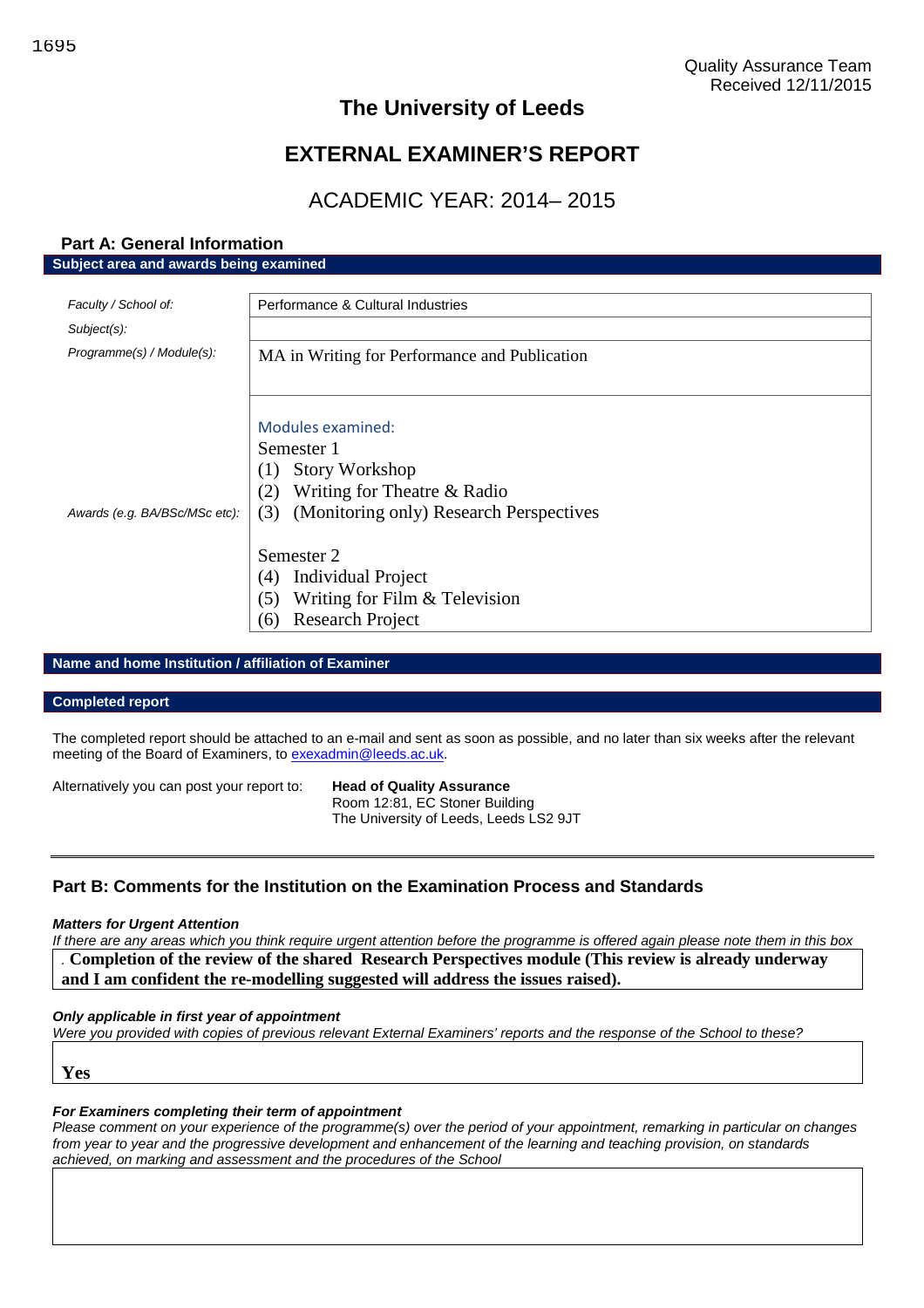#### **Standards**

- **1. Please indicate the extent to which the programme Aims and Intended Learning Outcomes (ILOs) were commensurate with the level of the award**
	- *The appropriateness of the Intended Learning Outcomes for the programme(s)/modules and of the structure and content of the programme(s);*
	- *The extent to which standards are appropriate for the award or award element under consideration.*

**The programme Aims and Intended Learning Outcomes (ILOs) are commensurate with the level of the award, and standards are appropriate.**

- **2. Did the Aims and ILOs meet the expectations of the national subject benchmark (where relevant)?**
	- *The comparability of the programme(s) with similar programme(s) at other institutions and against national benchmarks and the Framework for Higher Education Qualifications.*

**The aims and ILOs do meet national subject area comparisons**

- **3. Please comment on the assessment methods and the appropriateness of these to the ILOs**
	- *The design and structure of the assessment methods, and the arrangements for the marking of modules and the classification of awards;*

*The quality of teaching, learning and assessment methods that may be indicated by student performance.*

**The assessment methods and degree classification of this programme are in line with expectations. Student performance indicates that teaching learning and assessment on this programme are very good.**

- **4. Were students given adequate opportunity to demonstrate their achievement of the Aims and ILOs?** *The academic standards demonstrated by the students and, where possible, their performance in relation to students on*
	- *comparable courses;*
	- *The strengths and weaknesses of the students as a cohort.*

**From the work submitted, students did appear to have been given adequate opportunity to demonstrate their achievement of the Aims and ILOs. This cohort achieved an appropriate range of outcomes, and were particularly strong at the upper end of the range.**

- **5. For Examiners responsible for programmes that include clinical practice components, please comment on the learning and assessment of practice components of the curriculum** N/A
- **6. Please comment on the nature and effectiveness of enhancements to the programme(s) and modules since the previous year**

*It would be particularly helpful if you could also identify areas of good practice which are worthy of wider dissemination.* **I am a new External Examiner, so changes/improvements are difficult to judge. For areas of good practice, see below.**

#### **7. Please comment on the influence of research on the curriculum and learning and teaching** *This may include examples of curriculum design informed by current research in the subject; practice informed by research;*

*students undertaking research.*

**The influence of research on the approach of this MA programme is clearly evident. The latter part of the Research Perspectives module feeds well into the 60-credit Research Project. These projects formed the strongest element in the MA.**

**8. Where the programme forms part of an Integrated PhD, please comment on the appropriateness of the programme as training for a PhD**

**N/A**

**For Examiners involved in mentoring arrangements**

**9. If you have acted as a mentor to a new External Examiner or have received mentor support please comment here on the arrangements**

**N/A**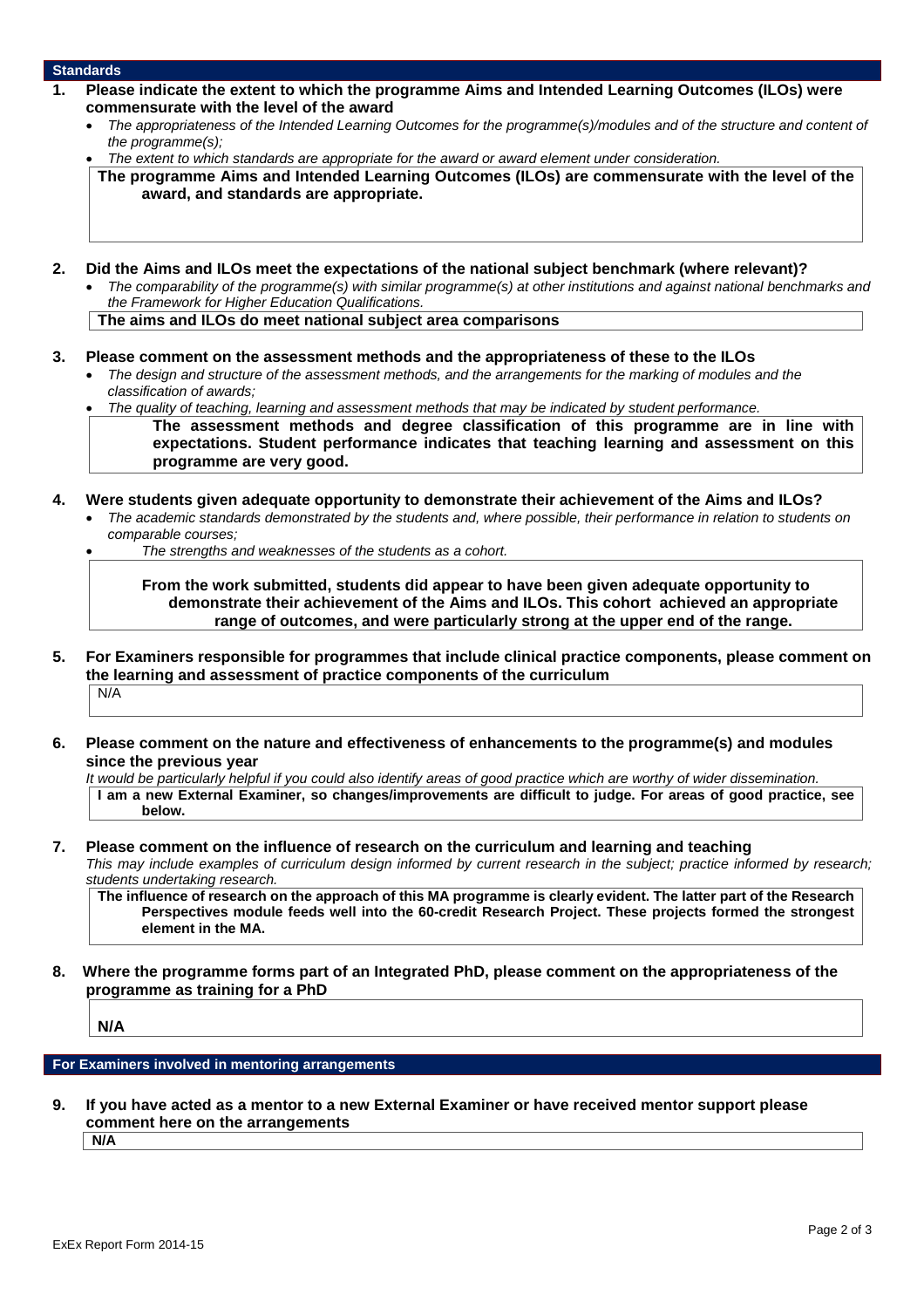**10. The University and its Schools provide guidance for External Examiners as to their roles, powers and responsibilities. Please indicate whether this material was sufficient for you to act effectively as an External Examiner.**

*Whether External Examiners have sufficient access to the material needed to make the required judgements and whether they are encouraged to request additional information.*

- **It was sufficient.**
- **11. Did you receive appropriate documentation relating to the programmes and/or parts of programmes for which you have responsibility, e.g. programme specifications or module handbooks, marking criteria?** *The coherence of the policies and procedures relating to External Examiners and whether they match the explicit roles they are asked to perform.*

**Yes.**

**12. Were you provided with all draft examination papers/assessments? Was the nature and level of the questions appropriate? If not, were suitable arrangements made to consider your comments?**

**Papers were provided and the questions were appropriate.**

**13. Was sufficient assessed / examined work made available to enable you to have confidence in your evaluation of the standard of student work? Were the scripts clearly marked/annotated?**

**Yes.**

**14. Was the choice of subjects for dissertations appropriate? Was the method and standard of assessment appropriate?**

**Yes on both counts.**

**15. Were the administrative arrangements satisfactory for the whole process, including the operation of the Board of Examiners? Were you able to attend the meeting? Were you satisfied with the recommendations of the Board?**

**The arrangements were excellent.**

**16. Were appropriate procedures in place to give due consideration to mitigating circumstances and medical evidence?**

**There was little need for this, but what I saw gave me confidence for future occurrences.**

#### **Other comments**

**Please use this box if you wish to make any further comments not covered elsewhere on the form**

**From what I have observed as a first-time external examiner there is much to be commended in the way this MA is conducted. The achievements of the better students in this cohort demonstrated considerable promise, and the polish they brought to their Research Project work suggests that they have been expertly guided, and their talents carefully nurtured, by a very committed academic staff team. At the same time, there was evidence of good guidance and encouragement to those students whose work was less advanced. There is a wide range of facility with English language proficiency in these submissions, particularly in the Writing for Film and TV module, which in this cohort attracted several students for whom English is not their first language. This is difficult to manage in a module which also attracts high-achieving students with professional aspirations and may require close monitoring as the programme grows. I was impressed by the detail and subtlety of the written academic feedback to the submitted work, and the staff should be commended for this. Their students benefit from clear and wise critique and advice. It is apparent that much time, thought and effort has gone into these feedback responses, and I would urge staff to continue this excellent practice. More broadly, the research-into-story emphasis of the programme leads to some well-structured creative work and – at their best – some fine critical essays. However, this may have some cost (at least, in this cohort) in a lack adventure in form, especially in the prose submissions. Since the MA does include prose in its remit, I would recommend that consideration be given to expanding the excellent but small staff base to include a prose specialist.**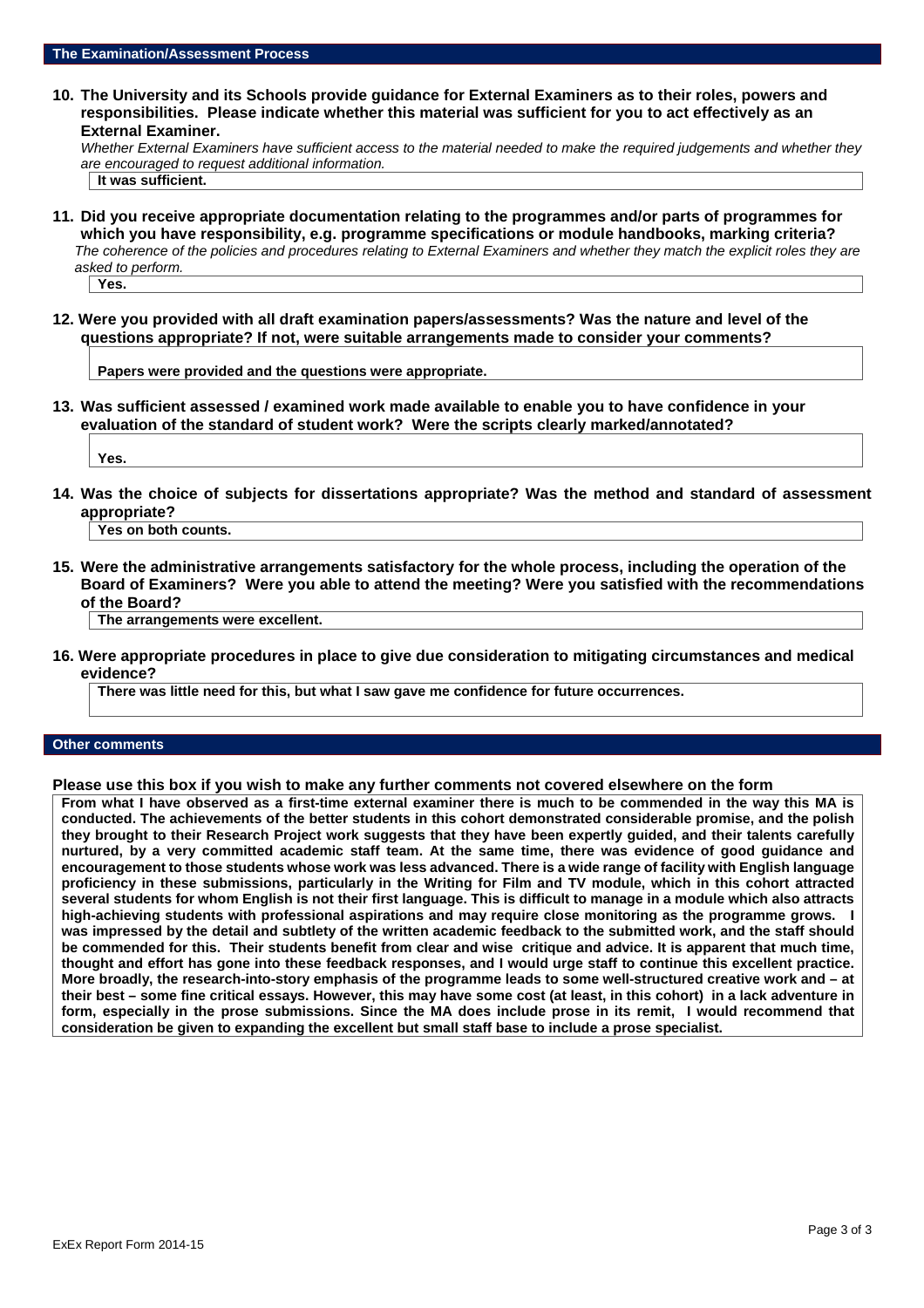# **FACULTY OF PERFORMANCE, VISUAL ARTS and COMMUNICATIONS EXTERNAL EXAMINER REPORT: SCHOOL RESPONSE**

| School:                   | <b>Performance and Cultural Industries</b> |
|---------------------------|--------------------------------------------|
| Programme(s):             | MA Writing for Performance and Publication |
| <b>External Examiner:</b> |                                            |
| Academic Session:         | 2014-15                                    |

| Comment:                                                                                                                                                                                                                                                                                                                                                                                                                                                                                           | Response / Action:                                                                                                                                                                                                                                                                                                                                                                                                                                                                            |
|----------------------------------------------------------------------------------------------------------------------------------------------------------------------------------------------------------------------------------------------------------------------------------------------------------------------------------------------------------------------------------------------------------------------------------------------------------------------------------------------------|-----------------------------------------------------------------------------------------------------------------------------------------------------------------------------------------------------------------------------------------------------------------------------------------------------------------------------------------------------------------------------------------------------------------------------------------------------------------------------------------------|
| "Completion of the review of the shared Research<br>Perspectives module (needs urgent attention) I am<br>confident the re-modelling suggested will address the<br>issues raised."                                                                                                                                                                                                                                                                                                                  | As the Examiner's Report rightly points<br>out, this review is already underway<br>under the leadership of the School's<br>Director of Education in liaison with the<br>MA Programme Directors, with a view to<br>having changes in place for the 2016-17<br>session. The aim of the review is to<br>develop an introductory research<br>experience more relevant to the<br>specialist needs of the School's different<br>MA programmes, in place of the generic<br>module currently offered. |
| "The influence of research on the approach of this MA<br>programme is clearly evident. The latter part of the<br>Research Perspectives module feeds well into the 60-<br>credit Research Project. These projects formed the<br>strongest element in the MA."                                                                                                                                                                                                                                       | We are very pleased that the Report<br>acknowledges the excellent work done<br>on the programme in the area of<br>research. Obviously, these comments<br>will be borne in mind during the review of<br>Research Perspectives to ensure that the<br>existing second component of the<br>module offered to MA WPP students is<br>retained, if not enhanced, in the reforms<br>to be made.                                                                                                       |
| "there is much to be commended in the way this MA is<br>conducted. The achievements of the better students in<br>this cohort demonstrated considerable promise, and the<br>polish they brought to their Research Project work<br>suggests that they have been expertly guided, and their<br>talents carefully nurtured, by a very committed academic<br>staff team. At the same time, there was evidence of good<br>guidance and encouragement to those students whose<br>work was less advanced." | We are grateful to the Examiner for his<br>comments on the quality and<br>commitment of the teaching. We are<br>particularly pleased to see the<br>recognition given to the work with the<br>weaker students, as well as those<br>achieving the highest grades.                                                                                                                                                                                                                               |
| "There is a wide range of facility with English language<br>proficiency in these submissions, particularly in the<br>Writing for Film and TV module, which in this cohort<br>attracted several students for whom English is not their<br>first language. This is difficult to manage in a module<br>attracts high-achieving<br>which<br>also<br>students<br>with<br>professional aspirations and may require close monitoring<br>as the programme grows."                                          | We are very much aware of this problem,<br>particularly on the Film and TV option,<br>which is available to students from the<br>School of Media and Communication.<br>We have dealt with it in 2015-16 by<br>making it clear to students that Film and<br>TV is a very difficult module to take<br>without a nuanced understanding of<br>conversational English. While this has<br>reduced numbers from Media and                                                                            |